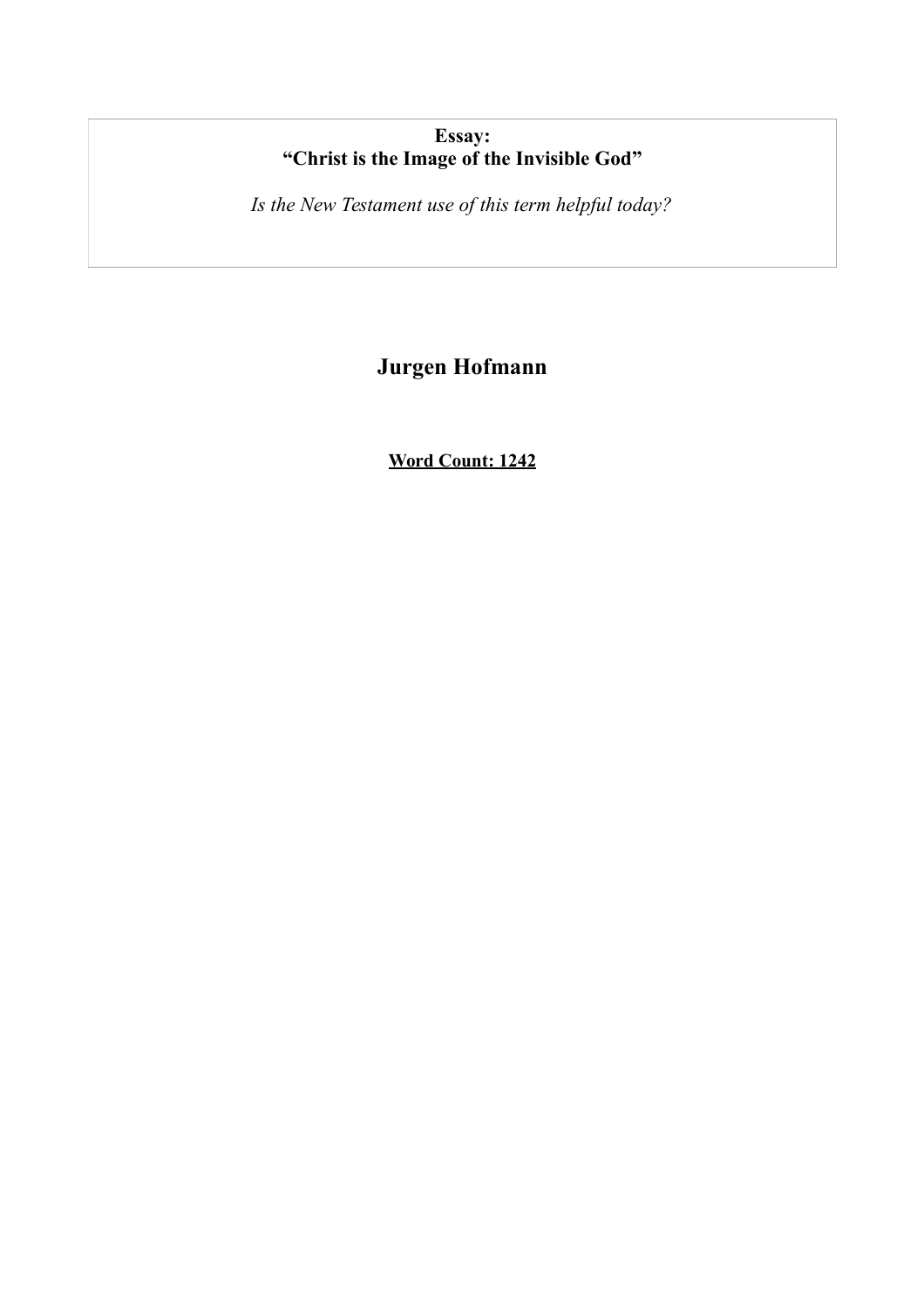#### **Introduction**

Humans are created in God's image but Christ *is* the image of God. How do we approach this aspect of Christ? Can it be that it explains what human nature is supposed to be, or does the New Testament's view on Christ entail a more radical transformation if it comes to the overall salvation story? This paper will indeed answer the latter positively. Furthermore, it will demonstrate that the history of humankind evolves around Christ, making this a valuable contribution to contemporary theological discussions.

#### **The Word 'Image'**

Paul used this phrase for Jesus several times in his writings.<sup>[1](#page-1-0)</sup> He used the Greek word '*eikõn*' (image) which, in New Testament Greek, has to do with a replica, a precise copy, a representation.[2](#page-1-1) The word *eikõn* appears several times throughout the New Testament. However, whenever humans are mentioned as the *eikõn* of God, it is in the sense of creation *in* the image of God (Genesis 1:27). Conversely, Paul depicts Jesus as *the* image of God. Thus, Jesus is the replica of the Father, He is the 'perfect reflection of the prototype.'[3](#page-1-2)

#### **New Testament's Theology**

#### *Answering False Teaching*

Paul's writing (Colossians 1:15-20) to the Christians in the city Colossae was not without reason. This city was being inundated by false teachings. There are several theories about the identity of these false teachers. Several theories entail gnosticism: Gnostics saw the spirit as good and matter as evil.[4](#page-1-3) The implications thereof would have been that God could not create *and* He could not become a man, as that would mean that a good God created evil and by becoming a man He would dwell in an evil space (the body). If Jesus was a lesser being than God He would not be perfect and

<span id="page-1-0"></span><sup>1</sup> 2 Corinthians 4:4; Philippians 2:6; Colossians 1:15

<span id="page-1-1"></span><sup>2</sup> Strong, *The exhaustive*, 1621.

<span id="page-1-2"></span><sup>3</sup> Porteous, 'Image,' 684.

<span id="page-1-3"></span><sup>4</sup> Puskas, *The Letters*, 120-123.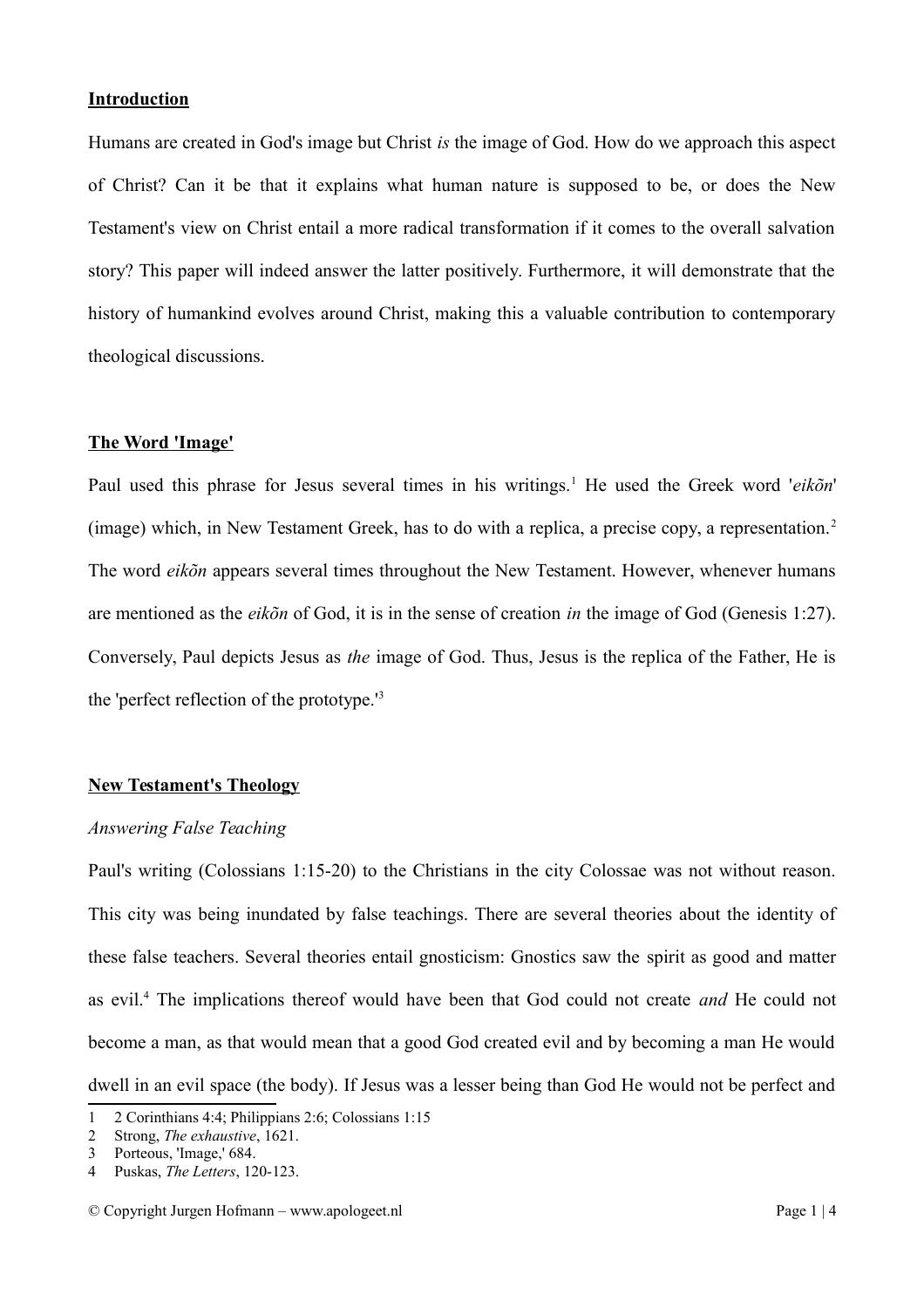thus not able to carry the full guilt of humankind. Thus to depict Jesus as *the* image of the Creator, Paul reassured the Colossians that they had the perfect redeemer*.* In addition, writing about Christ as image of God, he is not portraying Him as the second or last man, like he did when he named Him the last Adam (1 Corinthians 15:45-49), but as 'the firstborn of every creature' (Colossians 1:1[5](#page-2-0)b) in Divine glory (Phillipians  $2:6$ ).<sup>5</sup>

# *Christocentric understanding*

The Old Testament idea of humankind as created in the image of God seems to be replaced with the thought of Christ as being *the* image of God. It is primarily Paul who develops the New Testament Christocentric understanding of the image of God. He drew these conclusions from the Old Testament texts and his conviction that God's plan from the beginning found its fulfilment in Christ. Psalm 8:5 (cf. Genesis 1:28-30) states that God 'hast crowned' man 'with glory and honour.' Paul compares and contrasts Jesus' work of salvation to Adam's work of rebellion.<sup>[6](#page-2-1)</sup> Satan could mislead the first Adam but was unsuccessful with the second Adam (Matthew 4:1-11).

In 2 Corinthians 4, Paul, just like in Colossians 1:15, is focusing on Christ's glory as the image of God (v.4). The glory of God radiates on the face of Jesus (v.6). Paul intentionally alludes to the creation of humankind in the image of God (Genesis 1:26–27). The texts have a narrative focus, which can be seen in the implied allusion to the creation of humans in God's image (Genesis 1:26– 27), and can now be understood through the lens of Christ as the Second Adam. However, some state that *eikõn* in 2 Corinthians 4:4 needs to be explained from the idea of the wisdom (*Sophia*) in later Judaism. Colossians 1:15 would then be a combination of wisdom *and* the gnostic idea of primal man. In other words, in these verses one is talking about a gnostic man, who had the name 'image of God' but was not yet connected with Genesis 1:2[7](#page-2-2).<sup>7</sup> Nevertheless, 2 Corinthians 4:6

<span id="page-2-0"></span><sup>5</sup> Ridderbos, *Paul*, 84-85.

<span id="page-2-1"></span><sup>6</sup> Romans 5:12-21; 1 Corinthians 15:22.

<span id="page-2-2"></span><sup>7</sup> Sanders, *The New Testament*, 75-87.

<sup>©</sup> Copyright Jurgen Hofmann – www.apologeet.nl Page 2 | 4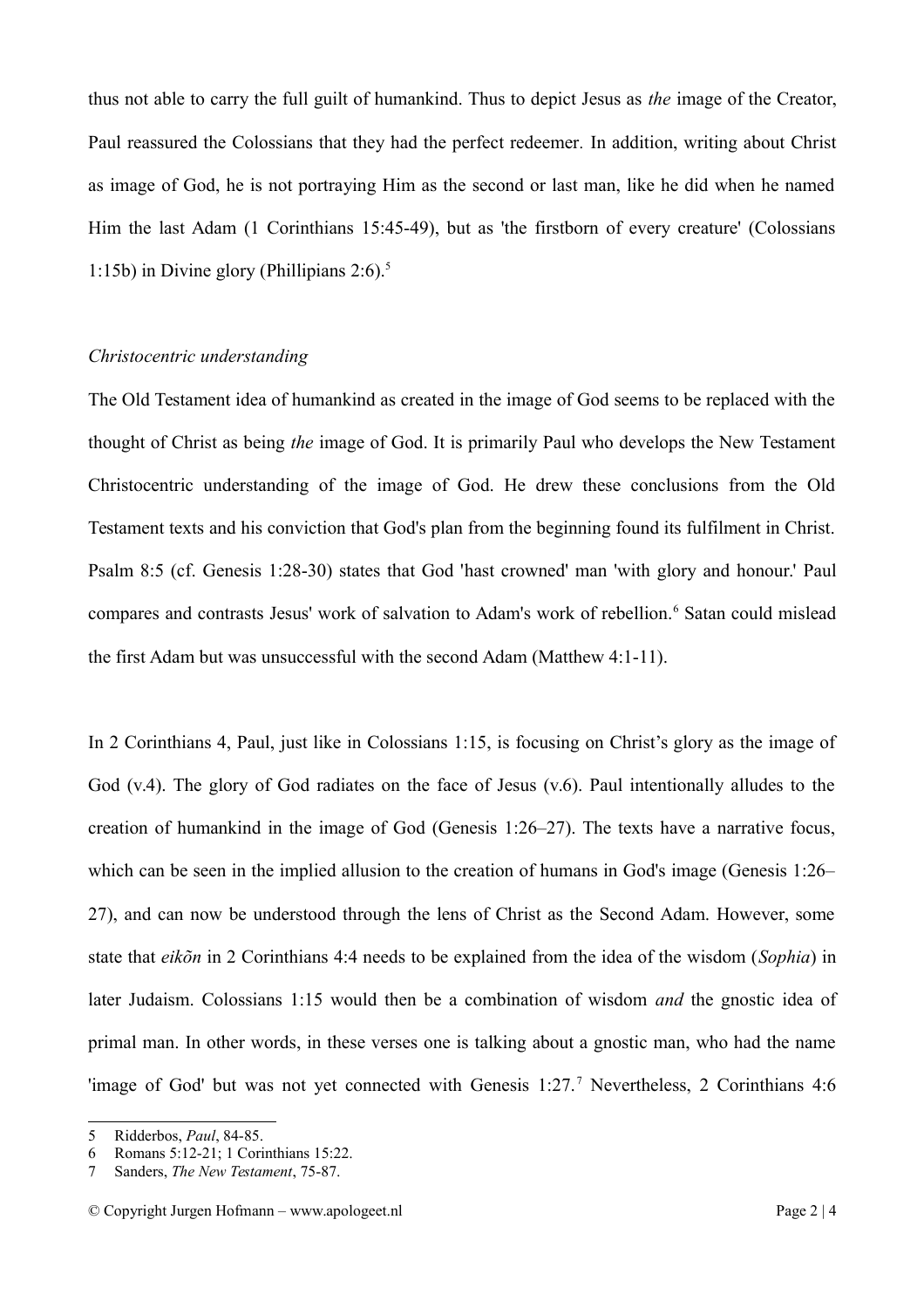clearly points to Genesis 1:3. Furthermore, Colossians 1:15-20 narrates the creation account with the 'image of God' implanted in Genesis 1:27, Christ as the Beginning, the First-born, and the Ruler of everything. Knowing this, it is hard to deny the link with Genesis, and one can see the Christological interpretation of Genesis 1.

The transformation can also be seen in the New Testament writings where this glory and honour is centralised in one man, which is Jesus. Hebrews 2:6-9 highlights Psalm 8, but instead of attributing the image of God to humankind, the writer places the whole idea on Christ—making Him the ultimate representative of all humanity. Additionally, Hebrews classifies the Son of God with the Son of man. In this sense God had put all things under Christ's feet (Psalm 8:6). Hebrews 1:1–3 considers Jesus as the fulfilment of God's image for He is the Son through whom God spoke, heir of all things (cf. Psalm 2:8), by whom God 'made the worlds.'[8](#page-3-0) The climax of this fulfilment is when he 'had by himself purged our sins, sat down on the right hand of the Majesty on high'.

### **Contemporary Discussions**

The idea of Jesus as the representative of humankind, who was created in the image of God, is not a widely discussed theme in evangelical theology. Some scholars use the term 'image of God' more in the anthropological concept rooted in original creation.<sup>[9](#page-3-1)</sup> Likewise, the concept of Jesus, as the image of God, is viewed as example of what human nature proposed to be.<sup>[10](#page-3-2)</sup> Nevertheless, the view of man, as being in the image of God, seems to fade away compared to the revelation of God *in* Christ, making Him the ultimate image of God.<sup>[11](#page-3-3)</sup> In other words, Jesus was both the perfect reflection of God *and* by His works of salvation the perfect human in God's image. Just like David, who was the representative of Israel in his fight with Goliath, Jesus is the representative of God's initial creation.

<span id="page-3-0"></span><sup>8</sup> Buchanan, *To the Hebrews*, 28. Cf. Ephesians 1:22, 1 Peter 3:22.

<span id="page-3-1"></span><sup>9</sup> Erickson, *Christian*, 513; Grudem, *Systematic*, 444.

<span id="page-3-2"></span><sup>10</sup> Erickson, *Christian*, 514.

<span id="page-3-3"></span><sup>11</sup> Porteous, '*Image*,' 684.

<sup>©</sup> Copyright Jurgen Hofmann – www.apologeet.nl Page 3 | 4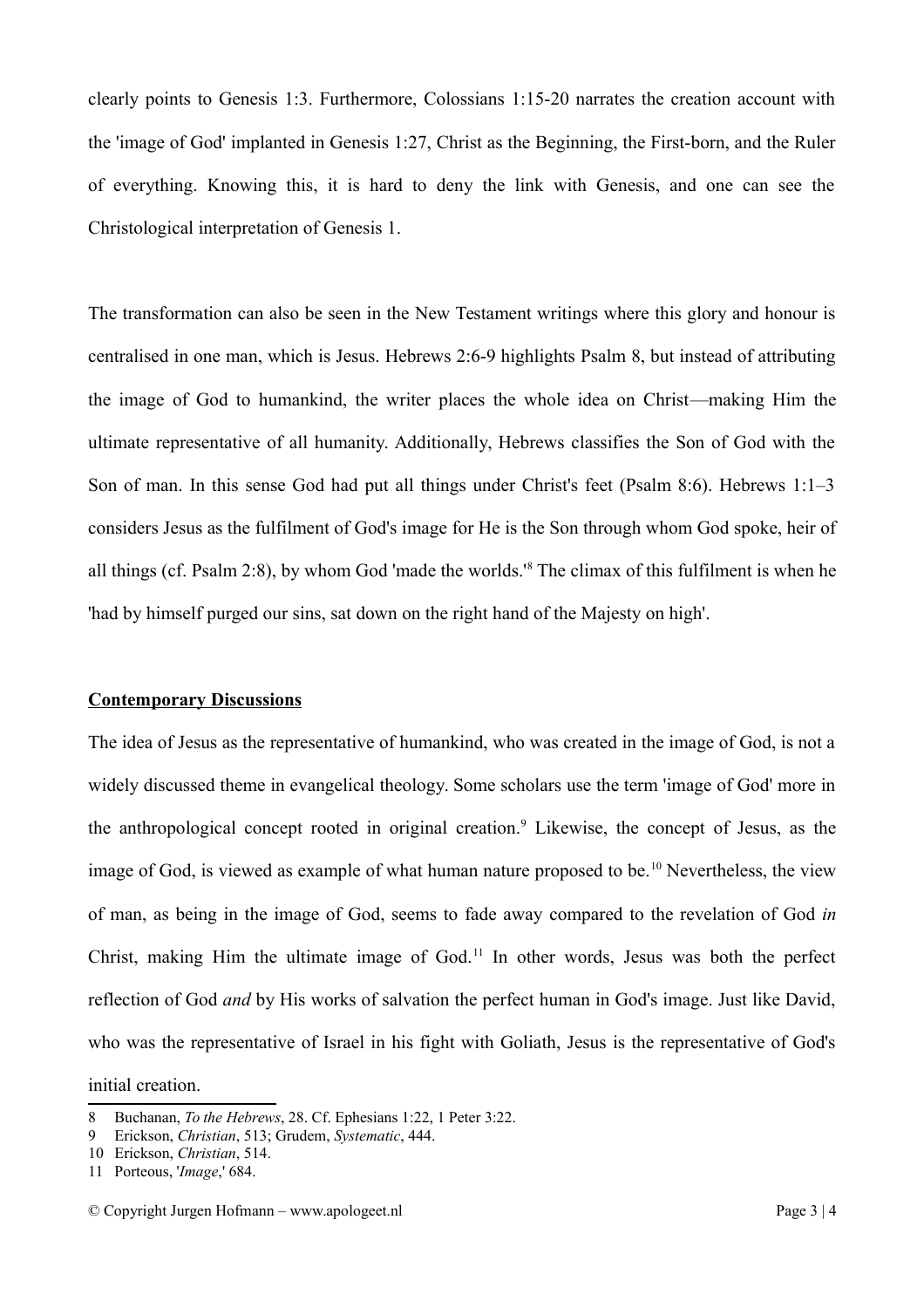# *Post-modernity*

By explaining human nature wholly on the creation account with Christ as the ultimate example, one is in danger of using the first Adam as criterion for the second. This presumes Jesus' relation with Genesis as arbitrated through the story of the fall, which would result in a humanised creation doctrine. As explained, however, it is Christ who is Master over creation and in *Him* humankind will ultimately find its calling as the image of God. In post-modern theology, it is important to communicate a clear Christological doctrine on the image of God. Without, one is in danger of narrating a Liberator of mainly worldly aspects, $12$  and consequently loosing sight of Christ's ultimate goal: to be the image of God and to inaugurate a new humanity of those who are transformed to *that* image, and finally restoring the human vocation from the beginning.

# **Conclusion**

A merely anthropological approach of Christ as the image of God, cannot fully justify the New Testament's concept. This anthropocentric approach undermines Christ's real vocation—the ultimate Saviour of humankind—changing Him into a Saviour of worldly conflicts instead.

Because of the New Testament's transformation of this view one can state: "For in him we live, and move, and have our being" (Acts 17:28).

<span id="page-4-0"></span><sup>12</sup> Inbody, *The Faith*, 214.

<sup>©</sup> Copyright Jurgen Hofmann – www.apologeet.nl Page 4 | 4